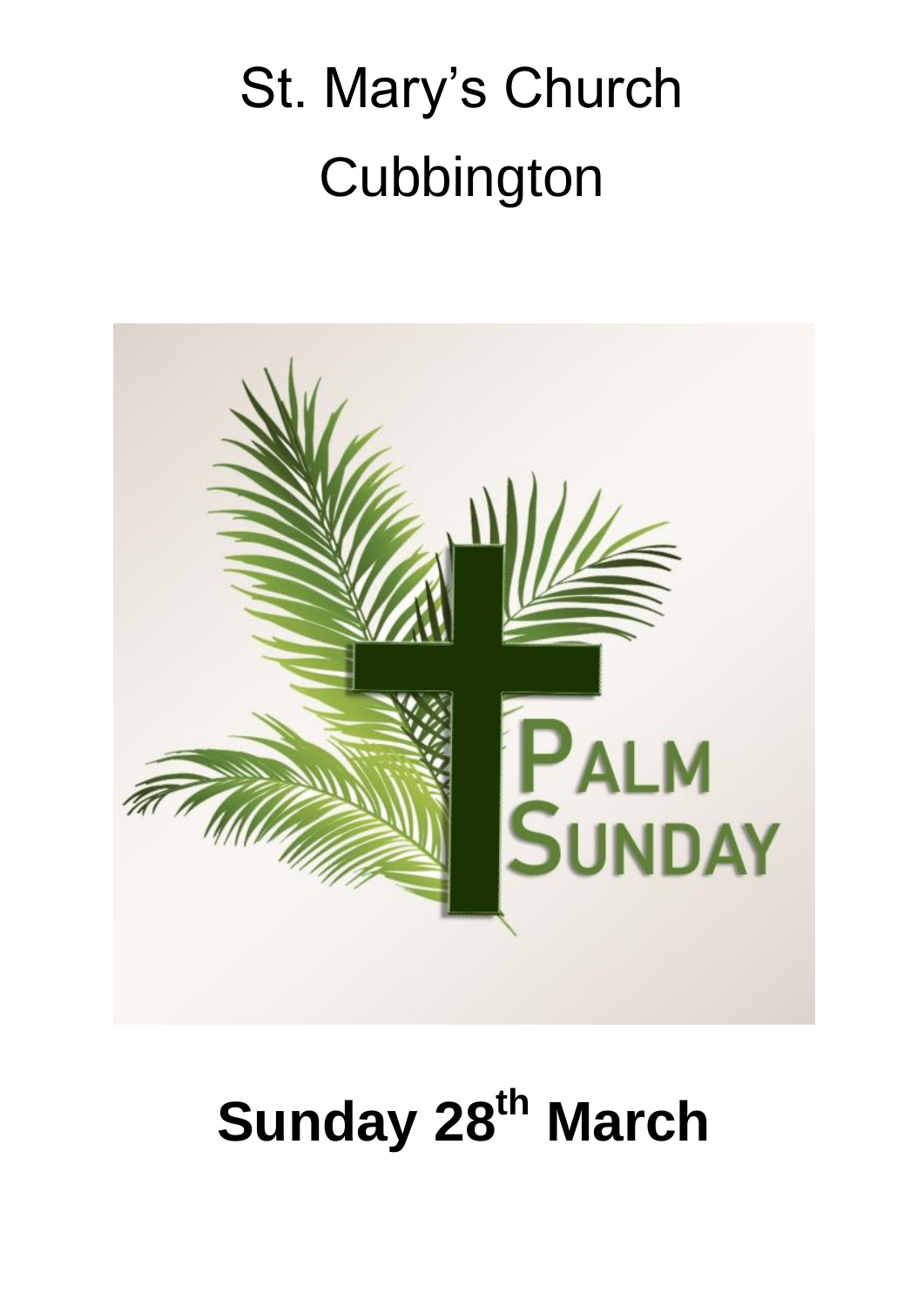## **Sunday 28th March**

#### **Greetings from the Vicarage**.

I've taken over writing the message this week, although I have said to Sam that we should maybe share the writing, as there has been a lot of very positive feedback for her over the last couple of months since she began covering the weekly letter writing for me.

How are you all? Looking forward to moving towards a less restricted lifestyle I imagine. It's been a long time since we were able to go about freely and have the church open for worship with limited restrictions.

Today I'm thrilled to say that we have opened St. Mary's for Sunday worship. Let us hope and pray that this is the first step in a move to keeping the church open for good.

My health is continuing to improve and I am feeling a bit better and I am trying to build up my strength. My feeding tube has now been removed because I am now able to swallow to some extent. This means I am liquidizing food, indeed anything and everything that will help me to put back on some of the weight I lost (2 stone in total)!

I am busy exercising my shoulder and arm around the site where the graft was taken from. With the help of my speech and language therapists, I am also working hard to build up my mouth and facial muscles in the hope that I will get some speech back. This is a major challenge, as unlike most people who have a tongue that moves, mine is now permanently fixed to the inside of my cheek and mouth where the tumor was. I understand that this will be a long process but I have resigned myself to be patient and trust in the wonderful power of prayer and healing.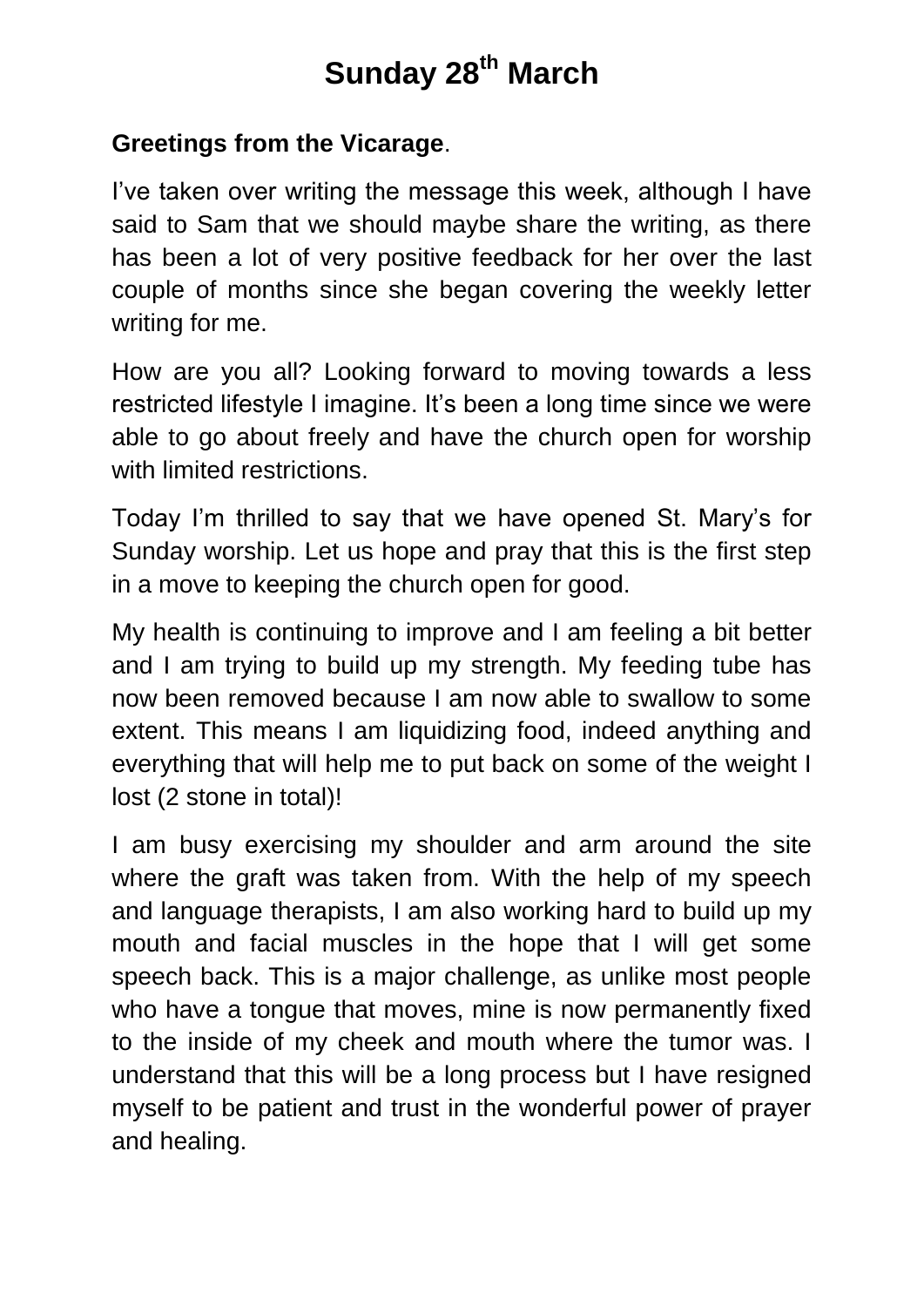

I have decided to add a photo to show you what I look like at the moment, I hope I don't scare you. Although I say so myself, I look a lot better than I did a few weeks ago when both sides of my face and neck were swollen and all of the wounds were rather a mess!!

Over the last few weeks, we have been following Jesus as He makes His way towards Jerusalem. When we plan a journey, it's usually something that we are looking forward to, or else why would we bother? Both of the times that I have visited Jerusalem have been very special indeed.

I spent months planning an itinerary so as not to miss anything, using every part of the time I had, to see and do as much as possible. It was exciting planning each day and it was absolutely fantastic waking up early to the beautiful sun and venturing out to walk in Jesus' footsteps.

Have you ever stopped to think how Jesus must have felt when He ventured towards Jerusalem? Was He looking forward to being with other believers in the Holy City, or did He know what would happen later to Him a few days later?

On the day that we are celebrating today 'Palm Sunday', Jesus rode into Jerusalem to the cries of joy from the crowds who came out to welcome their new King. This was a great day for the people of Jerusalem and all those who had also travelled from afar, because they had been waiting for so long for the promise of a King who would make all things better, the person who would change their lives and give them a new and perfect existence.

I think so often we have an idea of what we want Jesus to be to us and do for us, but as the people who waved their palms, we often get it wrong. What we want or what we think we should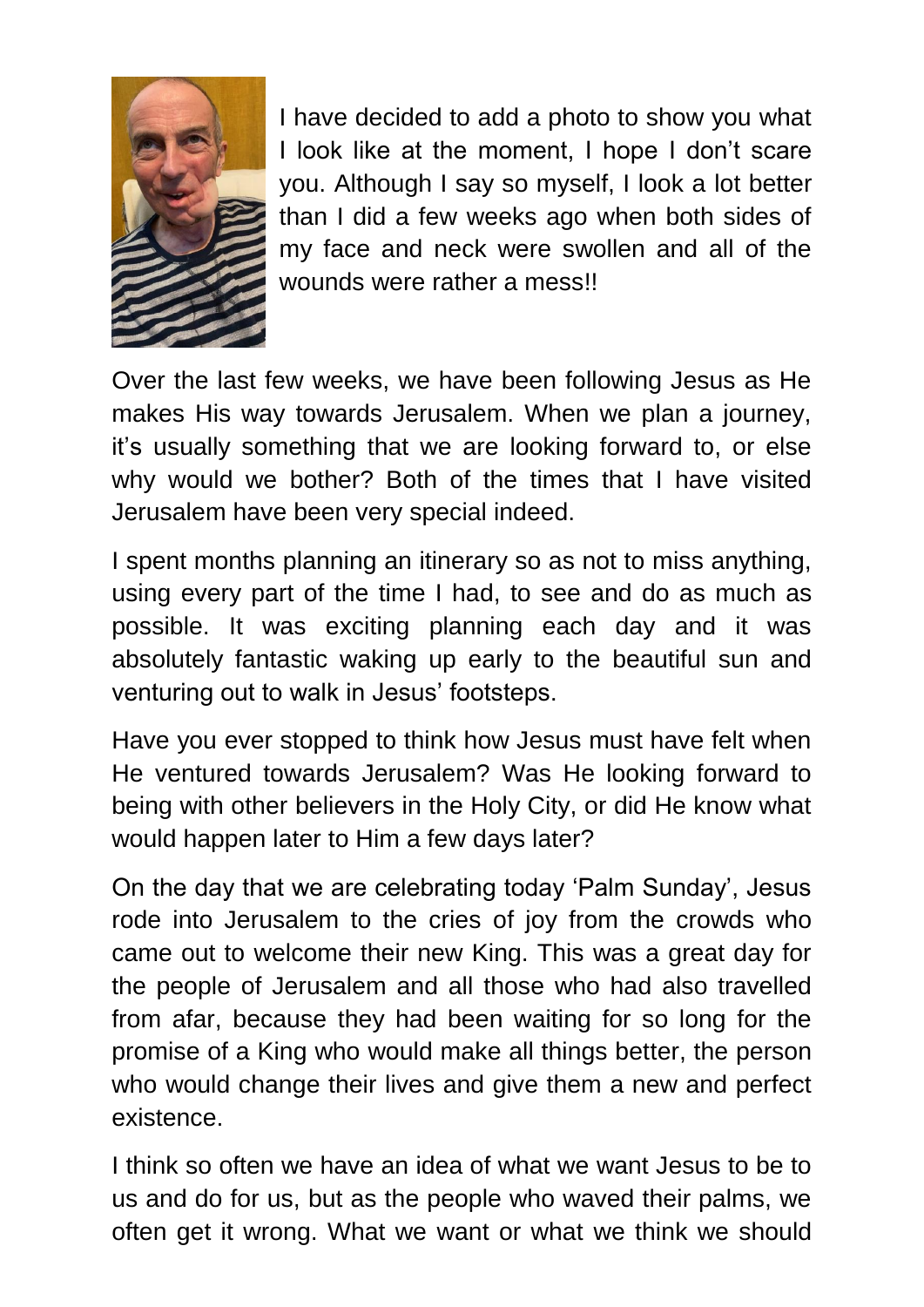have from God is different to what God gives to us. Those people in Jerusalem wanted a rich and powerful warrior who would fight the different forces of power and destroy their enemies. What they got was a loving caring gentle but mighty powerful man who was prepared to be humiliated and eventually go to the cross to prove He really was the Son of God.

The crowds came out and welcomed Him into their city only to turn on Him a few days later. They were jealous of His popularity and they were people who were in leadership positions and should have known better, namely the priests and high priests. How could anyone turn from a joyous welcome one day, to shouts of 'Crucify Him!' a few days later!

How fickle are we? Do we praise God when things are good? Do we call on Him when we are struggling? Do we forget Him when we are happy and doing what we want? Are we any different from those people in Jerusalem? As Christians, these are important questions that we need to be honest enough to answer for our own individual selves.

I hope and pray that we are in a more stable relationship with Jesus that keeps us in close contact with Him everyday regardless of how we feel and whether things are going our way or not. Keeping in touch with Jesus is made much easier if we stick to a regular prayer time, maybe when we wake up or before we go to bed or both. Making time each day to sit and read a short passage from the bible gives us the opportunity to spend time in His presence, especially if we start by asking God to speak to us through His words.

As we approach the great joy of Easter, let us not forget all that Jesus had to go through on His final journey to His Holy City. Journey with Jesus through the greatness, but let us never overlook His suffering. Our true and faithful friend. **Amen**.

Yours faithfully in Christ. **Reverend Graham**.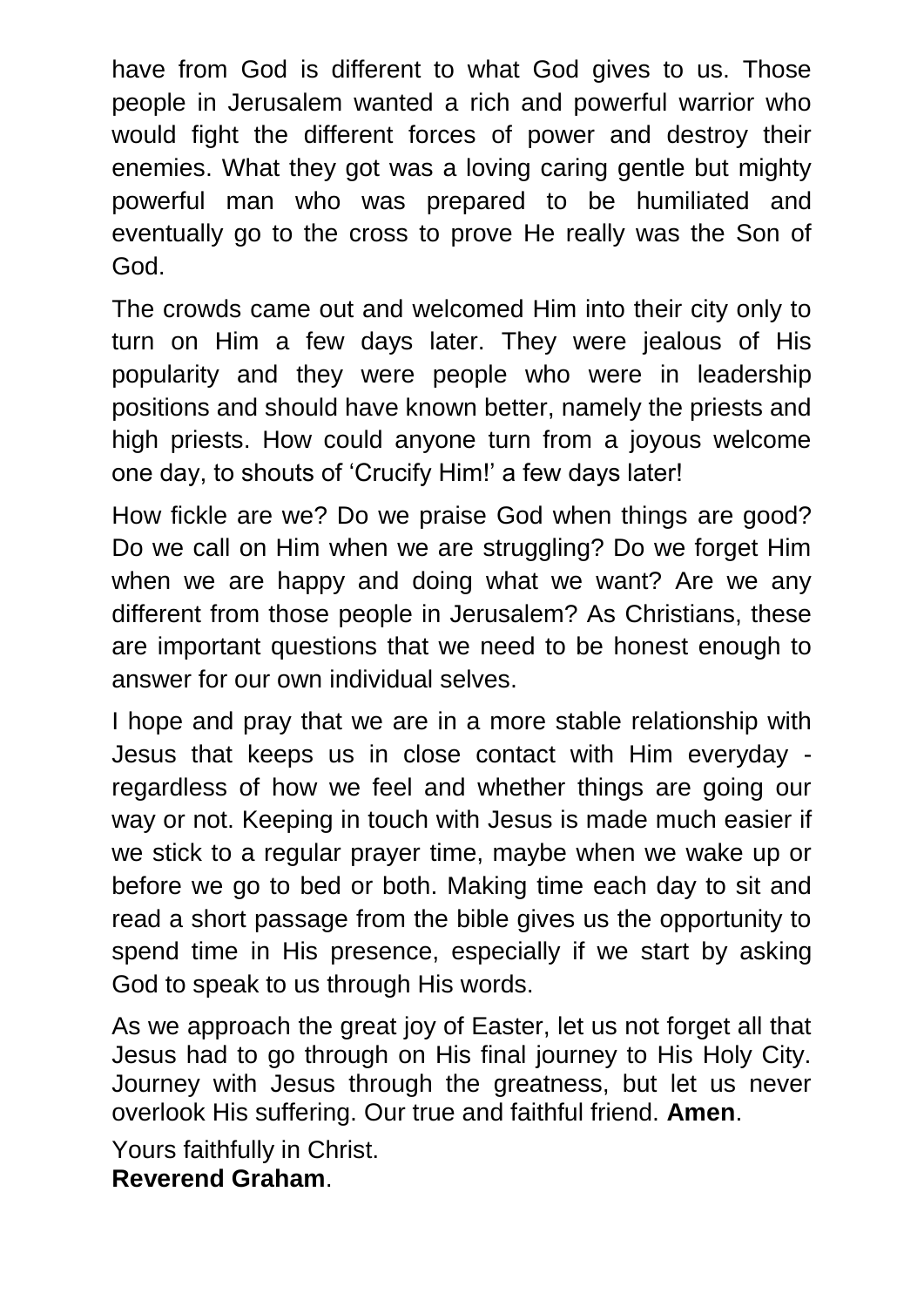#### **Palm Sunday and our readings are**

#### **Psalm 118: 1-2 & 19 - end**

#### **Psalm 118**

**<sup>1</sup>** Give thanks to the LORD, for he is good; his love endures for ever.

> **2** Let Israel say: "His love endures for ever."

**<sup>19</sup>** Open for me the gates of the righteousness; I will enter and give thanks to the LORD. **<sup>20</sup>** This is the gate of the LORD through which the righteous may enter.

**<sup>21</sup>** I will give you thanks, for you answered me; you have become my salvation. The stone the builders rejected has become the cornerstone; **<sup>23</sup>** the LORD has done this, and it is marvellous in our eyes. <sup>24</sup> This is the day the Lord has made; let us rejoice and be glad in it. **<sup>25</sup>** LORD, save us! LORD, grant us success! **<sup>26</sup>** Blessed is he who comes in the name of the LORD. From the house of the LORD we bless you. **<sup>27</sup>** The LORD is God, and he has made his light shine upon us. With boughs in hand, join in the festal procession up to the horns of the altar. **<sup>28</sup>** You are my God, and I will give thanks; you are my God, and I will exalt you. **<sup>29</sup>** Give thanks to the LORD, for he is good; his love endures for ever.

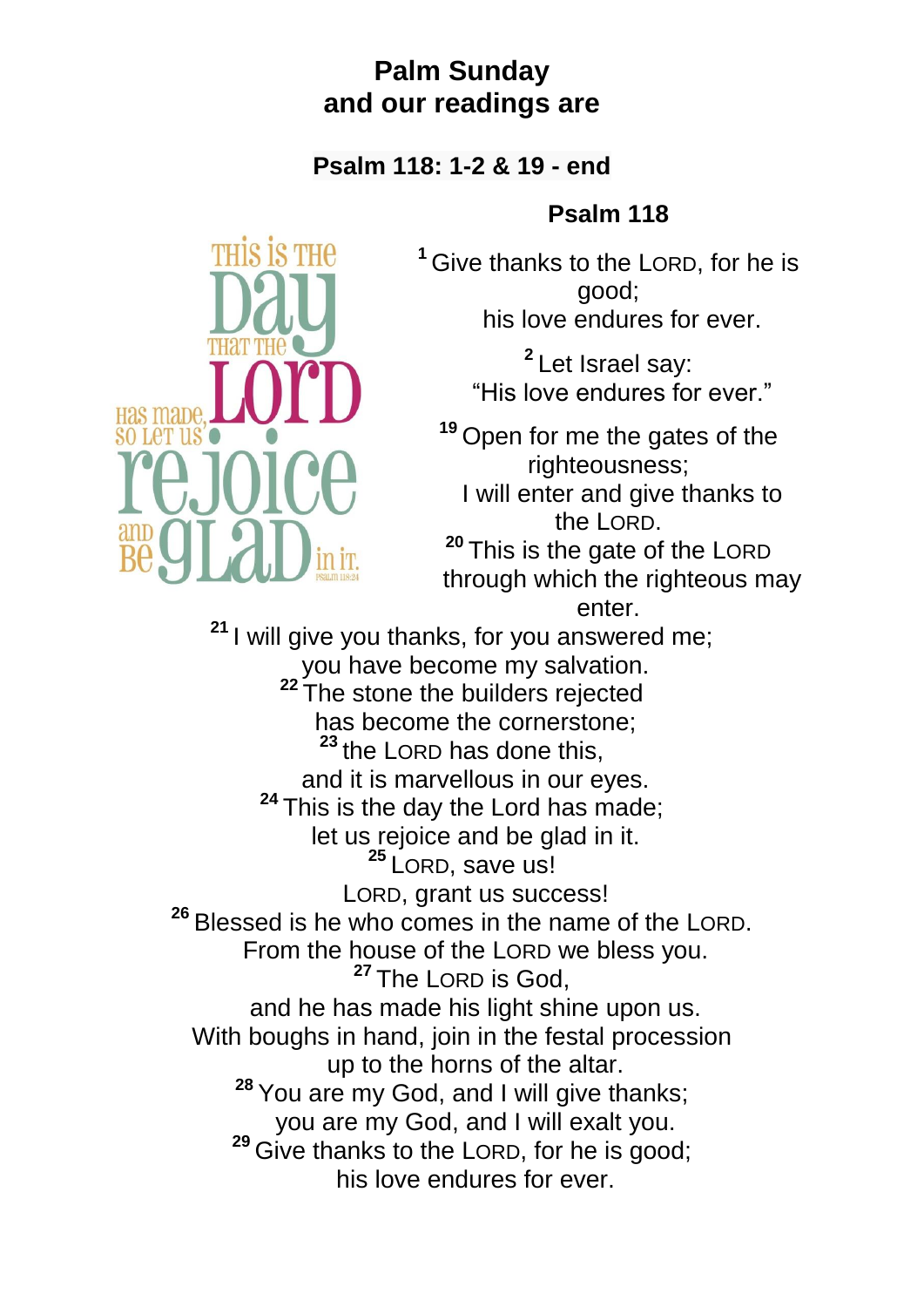## and the Gospel reading is **Mark 11: 1-11**



#### **The Triumphal Entry**

**11** As they approached Jerusalem and came to Bethphage and Bethany at the Mount of Olives, Jesus sent two of his disciples **<sup>2</sup>** saying to them, "Go to the village ahead of you, and just as you enter it, you will find a colt tied there, which no-one has ever ridden. Untie it and bring it here. **3** If anyone asks you, 'Why are you doing this?' tell him, 'The Lord needs it and will send it back here shortly.'" **<sup>4</sup>** They went and found a colt outside in the street, tied at a doorway. As they untied it, **<sup>5</sup>** some people standing there asked, "What are you doing, untying that colt?" **<sup>6</sup>** They answered as Jesus had told them to, and the people let them go. **<sup>7</sup>** When they brought the colt to Jesus and threw their cloaks over it, he sat on it. **<sup>8</sup>** Many people spread their cloaks on the road, while others spread branches they had cut in the fields. **<sup>9</sup>** Those who went ahead and those who followed shouted,

#### "Hosanna!

 Blessed is he who comes in the name of the Lord! **10** Blessed is the coming kingdom of our father David! Hosanna in the highest!"

**<sup>11</sup>** Jesus entered Jerusalem and went to the temple. He looked around at everything, but since it was already late, he went out to Bethany with the Twelve.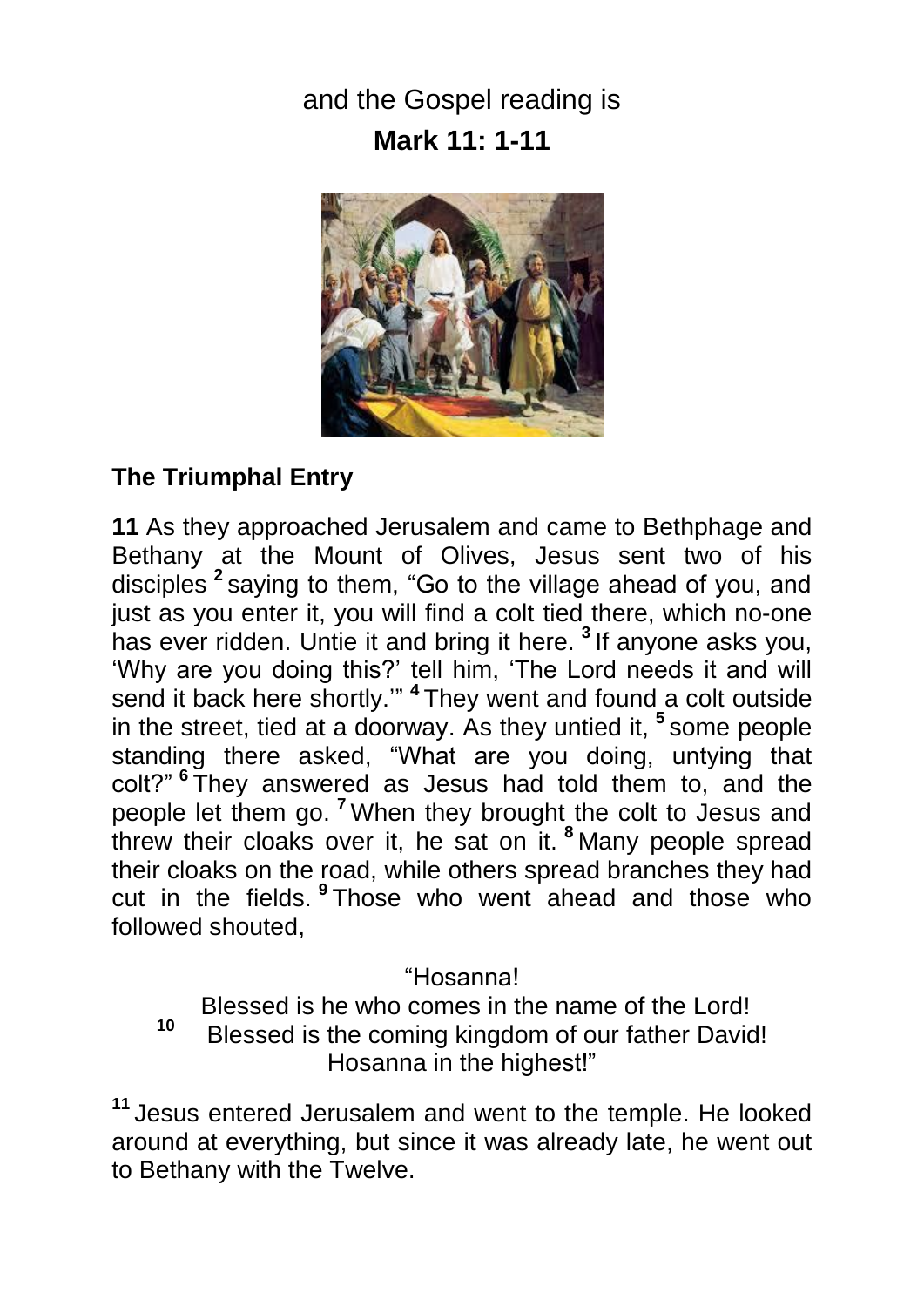

# *Collect*

Almighty and everlasting God, who in your tender love towards the human race sent your Son our Saviour Jesus Christ to take upon him our flesh and to suffer death upon the cross: grant that we may follow the example of his patience and humility, and also be made partakers of his resurrection; through Jesus Christ your Son our Lord, who is alive and reigns with you, in the unity of the Holy Spirit, one God, now and for ever.

#### **Amen.**